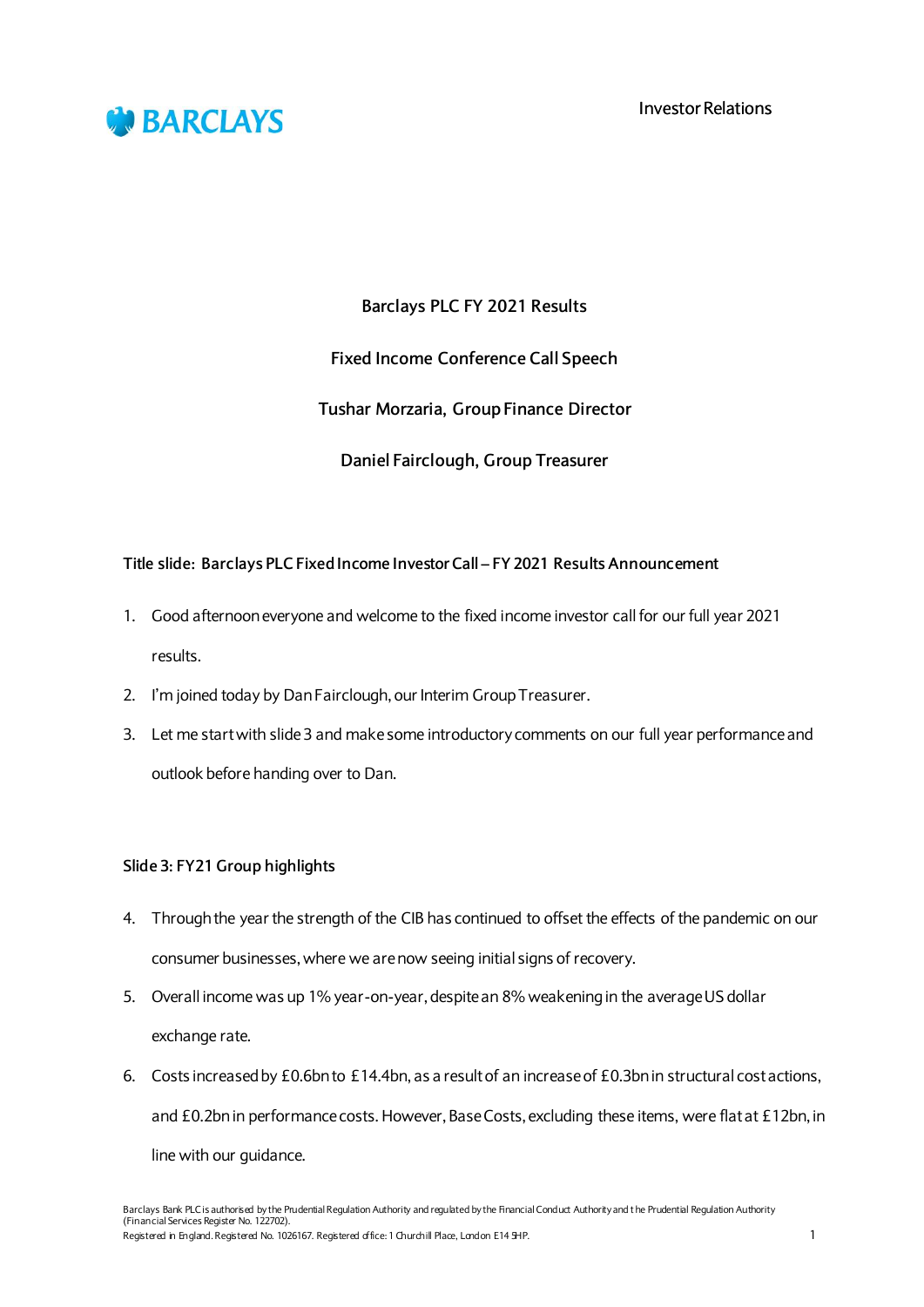

- 7. Following an impairment charge of £4.8bn in 2020, we had a net release of £0.7bn for the year, while maintaining strong coverage ratios, in line with or better than pre-pandemic levels.
- 8. This resulted in a PBT of £8.4bn, a significant increase on the 2020 profit of £3.1bn, and the EPS was 37.5p.
- 9. Overall we generated a statutory RoTE of 13.4% for the year.
- 10. Our capital generation has put us in a position to pay a total dividend of 6p for the year, and launch a further share buyback of up to £1bn, following on from the £500m buyback executed in the second half of 2021.
- 11. We ended the year at a 15.1% CET1 ratio, or 14.8% adjusted for the proposed buyback, above our target range of 13-14%. Danwill talk about our capital position in more detail shortly.

# **Slide 4: 2022 outlook**

- 12. Having achieved a 13.4% RoTE in 2021, going forwardwe're focused on delivering our target of double-digit RoTE on a sustainable basis.
- 13. We are seeing some recovery in lead indicators for consumer income and the CIB franchise continues to be well positioned, … and believe our diversified income streams position us well to benefit from the economic recovery and rising interest rates.
- 14. Despite the impairment release, we have maintained strong coverage ratios, … and we expect the impairment charge run rate to be below pre-pandemic levels in the coming quarters.
- 15. Although base costs in 2022 are expected to be modestly higher than in 2021, … as a result of inflationary pressure, … costs remain a critical focus, … and we will be disciplined on performance costs, ... and the extent of further structural cost actions.
- 16. Overall we are well positioned to deliver sustainable double digit returns on tangible equity and makeappropriate capital returns to shareholders, while maintaining a strong capital ratio.
- 17. And with that, I'll hand over to Dan for the balance sheet highlights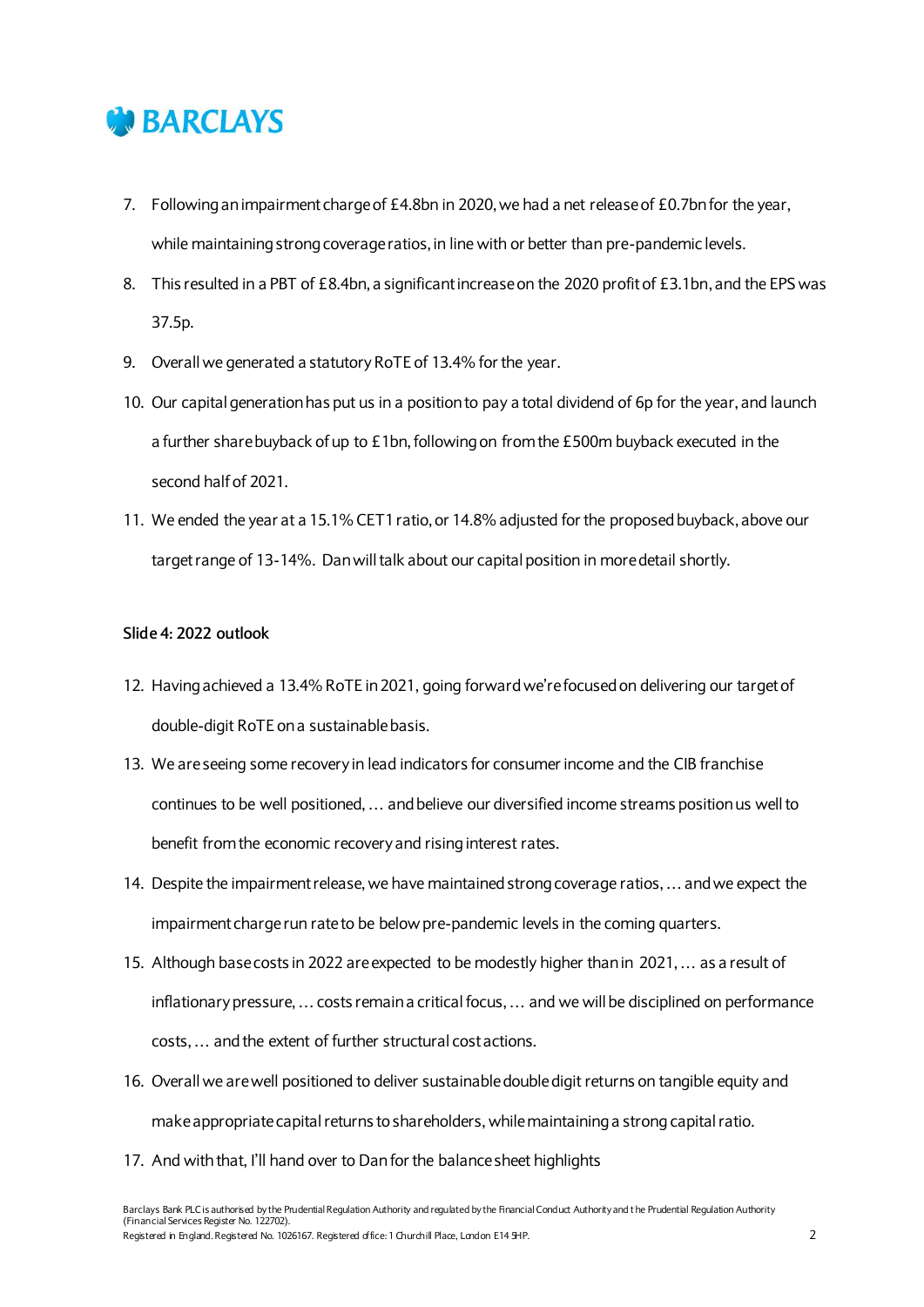

# **Slide 6: FY21 highlights**

- 18. Thanks Tushar.
- 19. We ended the year with a robust position across all aspects of our balance sheet, as evidenced on the slide. Our CET1 ratio was 15.1%, the spot UK leverage ratio ended at 5.3% and MREL was 34.4% of RWAs, ahead of our end state requirements that came into effect at the beginning of the year. Liquidity continues be strong with an LCR ratio of 168%.
- 20. I'll start with some comments on capital, on slide 7.

## **Slide 7: Year-end CET1 ratio of 15.1%**

- 21. Our earnings in 2021 underscores the strong organic capital generation of the Group, but is slightly more elevated than a typical year.
- 22. RWAs grew by £8bn over the year driven by market risk model updates in Q4 and business growth in the CIB, and we absorbed previously flagged headwinds such as the reduction in IFRS9 transitional relief and pension contributions.
- 23. Our strong capital position enabled us to distribute 72bps of capital to shareholders over the year in a combination of dividends and buybacks, including the buyback announced today of up to £1bn or the equivalent of c.30bps.

## **Slide 8: Re-based CET1 ratio of c.14%**

24. On slide 8, we thought it would be helpful to show the effects on the CET1 ratioof the share buyback and the regulatory changes which took effect from 1 January this year. The effect of the regulatory changes is c.80bps, similar to guidance we provided at Q3 results last year. The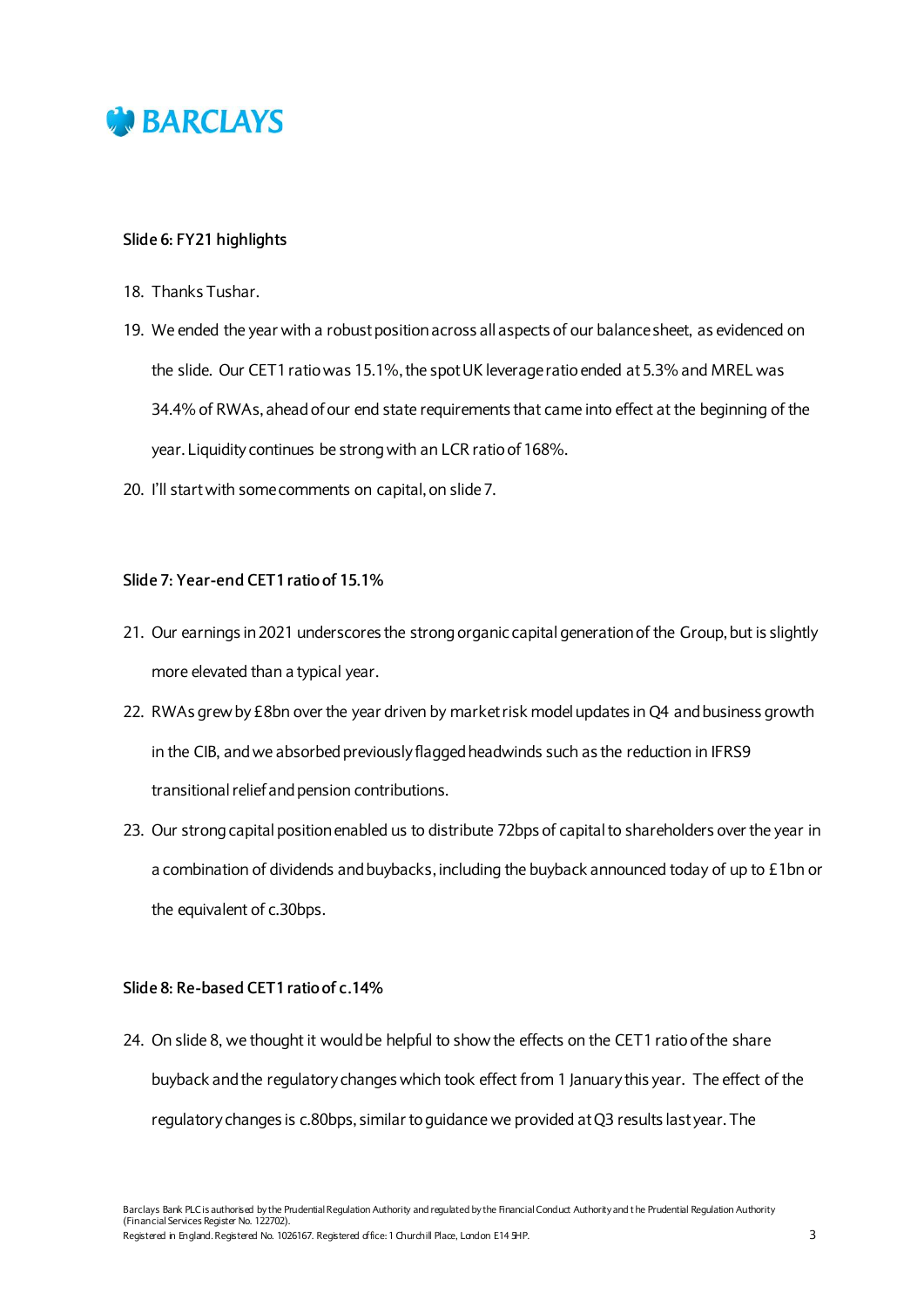

combined impact of both of these items would take the CET1 ratio to c.14%, the top end of our target range of 13-14%.

- 25. We do not expect any further significant regulatory headwinds for the next couple of years.
- 26. Looking further out, we have provided an estimate of the initial quantitative impact from Basel 3.1, which is a 5-10% increase in Group RWAs from our end-2021 position.
- 27. As you will be aware, there is material uncertainty in the quantum and timing of the Basel 3.1 impact, particularly in the UK and it will be some time before the impacts can be assessed with accuracy.Alongside the rest of the UK sector, we are awaiting the consultation paper from the PRA on rule finalisation and timing of implementation. This is now expected in the second half of this year. We note that for the rest of Europe implementation was further delayed to 2025, and we await to see if this will be followed in the UK.

## **Slide 9: Prudently allocating capital while delivering attractive return of capital to shareholders**

- 28. On slide 9, we have attempted to lay out at a high level our philosophy toward capital management and how we intend to allocate capital going forward.
- 29. As 2021 has proven, the Group is able to generate meaningful organic capital from earnings. Achieving our greater than 10% return on tangible equity target consistently would translateto c.150bps of annual capital ratio accretion.

# This capital can then be used in three ways:

Firstly, and most importantly, to maintain a strong capital position, which is the foundation of

our 13-14% CET1 ratio target;

Secondly, to selectively invest for growth in demand-led and capital light organic and inorganic opportunities;

And finally, to distribute an appropriate proportion to shareholders.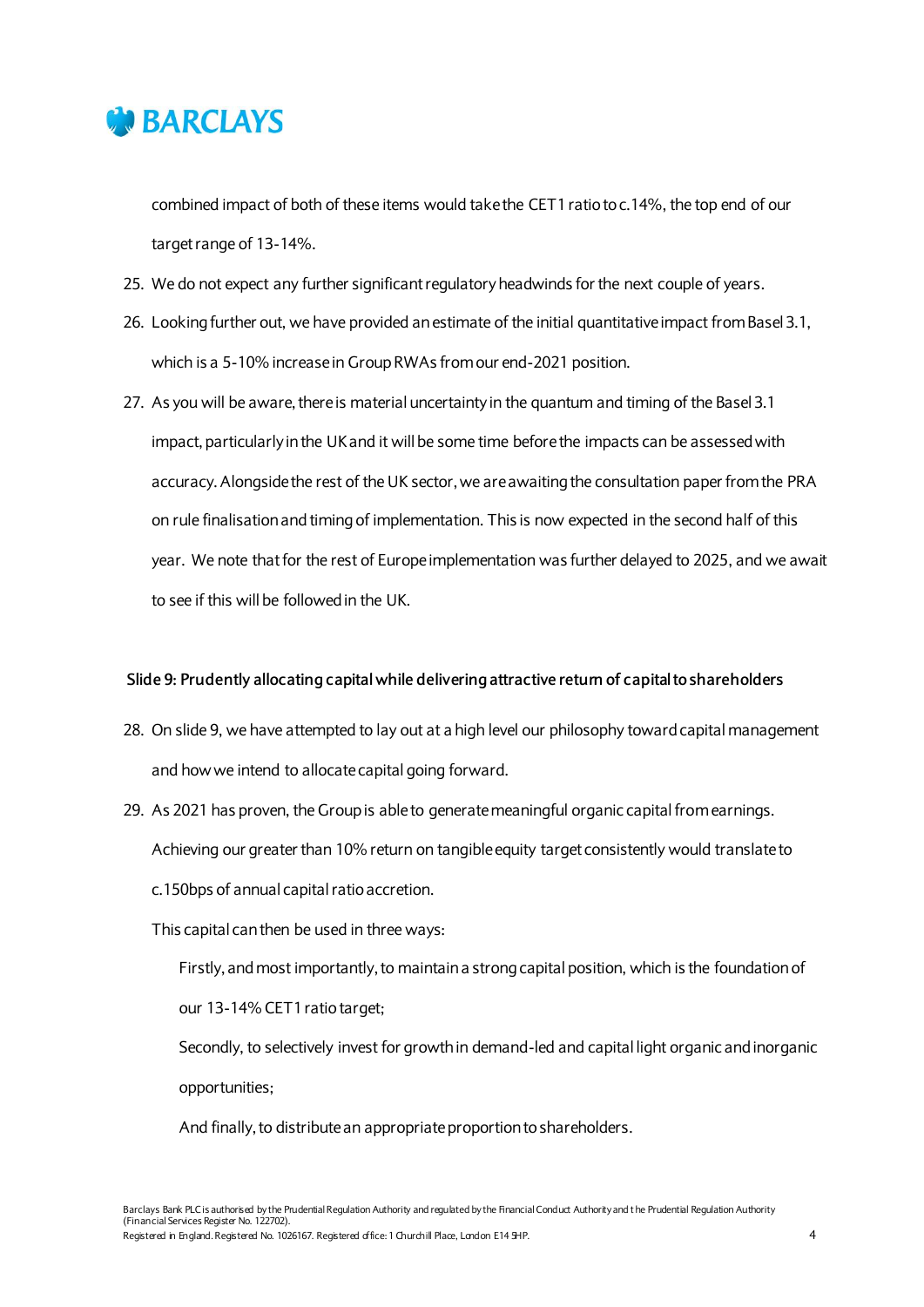

## **Slide 10: 13-14% target continues to provide appropriate headroom above evolving MDA hurdle**

- 30. Holding an appropriate headroom above our MDA hurdle is a critical part of our capital management framework, and looking ahead, we are comfortable that the 13-14% target range accommodates for the regulatory measures that we see on the horizon.
- 31. At the end of the year, our buffer to the MDA hurdle of 11.1% was 400bps, or c.£13bnof capital.
- 32. With the Bank of England re-introducing the UK countercyclical buffer or CCyB from December 2022, the MDA hurdle will increase over time, as illustrated on the slide.
- 33. The UK CCyB translates at c.50% for the Group given our geographical exposure, therefore the 1% CCyB application in December 2022 becomes a c.50bps capital buffer, which would increase our MDA hurdle to 11.6%.
- 34. If the CCyB were to be increased further to 2% in Q2 2023, as the BoE has indicated it may, then this would result in a c.100bps total additional buffer for us, bringing the MDA hurdle to 12.1%.
- 35. However, as we experienced in both 2016 and 2020, the PRA moved swiftly to remove the CCyB in the event of a real or potential macroeconomic stress, and so we do view this element of our capital requirement as a stress buffer.
- 36. The PRA have also said that they intend to review their Pillar 2A methodologies in more detail by 2024, in light of changes in buffers and improvements in the way RWAs are measured following the finalisation of Basel 3.1. As such, we may well see some offset in our Pillar 2A requirement. This would be consistent with prior official sector comments on the adequate levels of capital in the UK banking system.

All in all, we believe that the 13-14% target is calibrated to provide an appropriate headroom to the MDA hurdle, reflecting this evolving regulatory environment.

## **Slide 11: Capital structure well managed**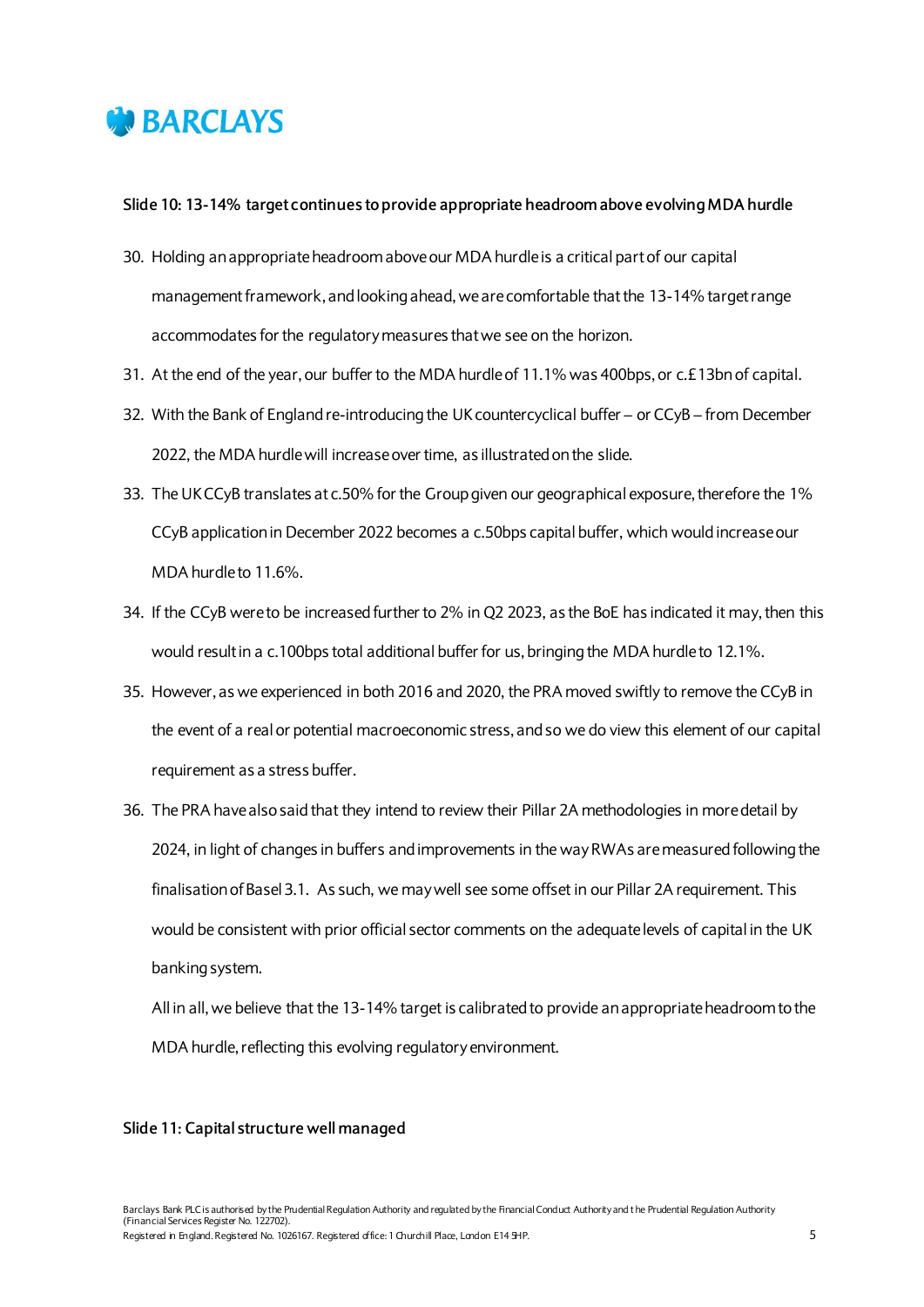

- 37. Turning to the next slide which illustrates the structure of our total capital stack.
- 38. We continue to run a robust AT1 level and maintain a conservative headroom over the regulatory minimum – our thoughts in this area areunchanged. The headroom primarily serves to manage any RWA and FX fluctuations.
- 39. In addition, as we have noted before, running at this AT1 level also supports leverage and we continue to see attractiveopportunities in parts of our Markets business, where returns on leverage balance sheet are in excess of the cost of AT1.
- 40. Finally, I would note that we do have a regular call profile of AT1 for example the recently announced call of our \$1.5bn 7.875% Tier 1 bond two weeks ago. So we have the ability to manage this ratio dynamically if we choose. Of course, this is subject to market conditions and regulatory permissionat the relevant time.
- 41. In Tier 2 capital, we aim to hold appropriate levels of Tier 2 to meet our total capital requirement.

## **PAUSE**

- 42. On legacy capital, we remain comfortable with our position, given it is a very small part of our capital stack and is not counted within our MREL position.We have around £1.7bn worth of legacy instruments which could exist beyond 2022. The vast majority of these instruments continue to qualify as own funds until 2025 or beyond.
- 43. Our approach remains unchanged, and the own funds eligibility aspect that I just mentioned is a component that informs our decision making on resolvabilitywhen assessing each instrument. This reflects the understanding that qualifying own funds securities remain in scope for regulatory stabilisation powers. We continue to assess our position and will consider each security on a case by case basis.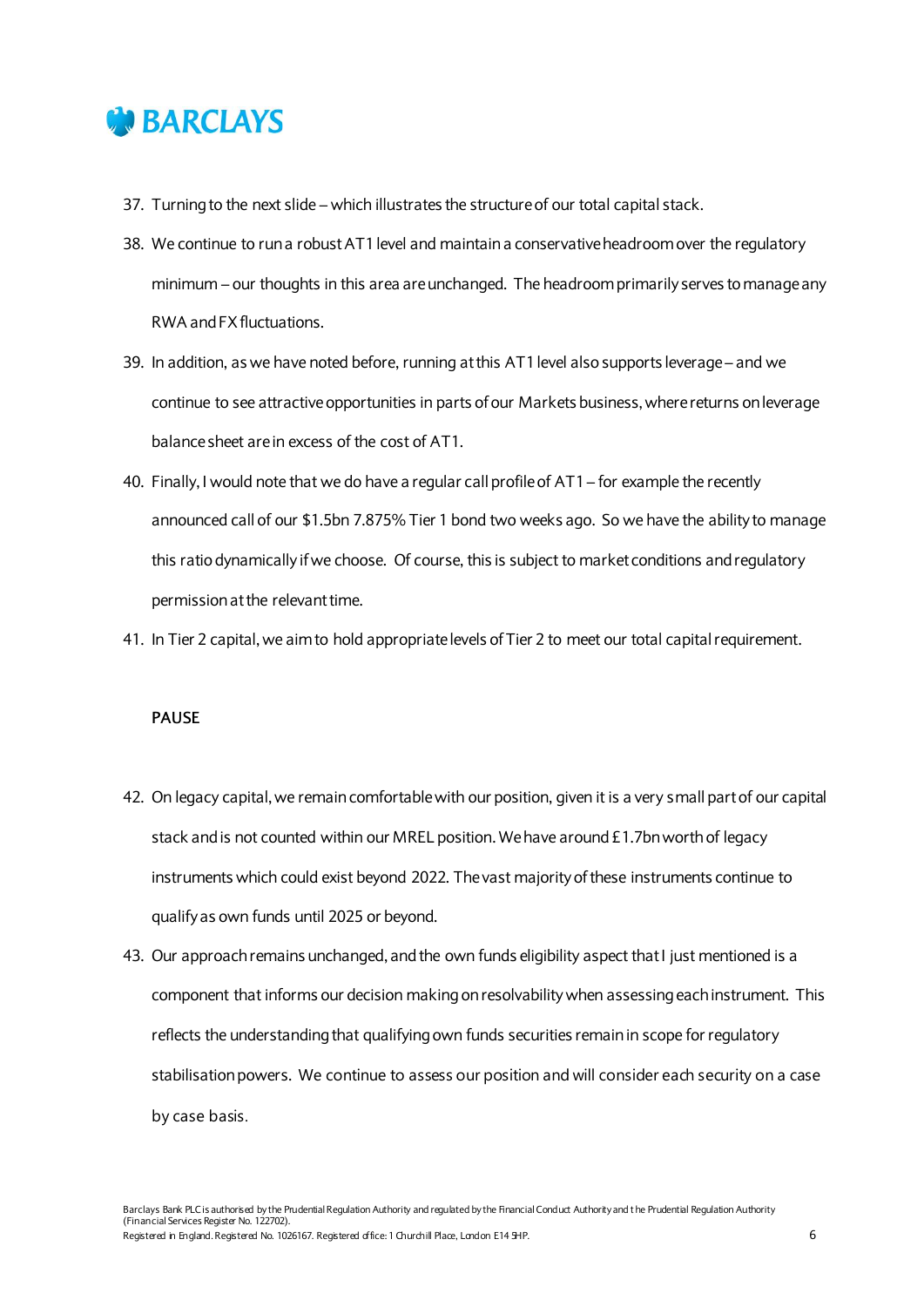

- 44. In addition, we have no legacy capital securities issued from our Group resolution entity, Barclays PLC. This is something we have mentioned previously and is important to us, as legacy capital will not impact the single point of entry resolution model.
- 45. We continue to be engaged with our regulators on legacy capital, which forms a part of our overall resolvability assessment framework, the summary of which is due for publication later this year alongside our peers.

## **Slide 12: MREL position well established**

- 46. 2021 was a milestone year for MREL, as the transitional requirements have come to an end. We are pleased to have been compliant with our end state MREL requirements for some time – the culmination of a near decade long journey from when we started in 2013with our first HoldCo issuance.
- 47. As you can see on slide 12, we have a prudent MREL position and are in excess of regulatory minimums.
- 48. For 2022, our MREL issuance requirements are expected to be around £9bn, lower than the c.£12bn of total redemptions of holding company and operating company term securities. Within this c.£9bn issuance plan, we expect to be active across all MREL debt classes as usual, in senior, in Tier 2 and AT1 formats.
- 49. We are pleased to have already kick started this plan with a  $\epsilon$ 1.25bn senior transaction at the start of January, leaving us with around £8bnof MREL issuance still to do for the year.

## **Slide 13: Sustainable finance activities through Treasury**

50. One of the three strategic priorities for the Group that Venkat laid out this morning was to support the transition to a low carbon economy.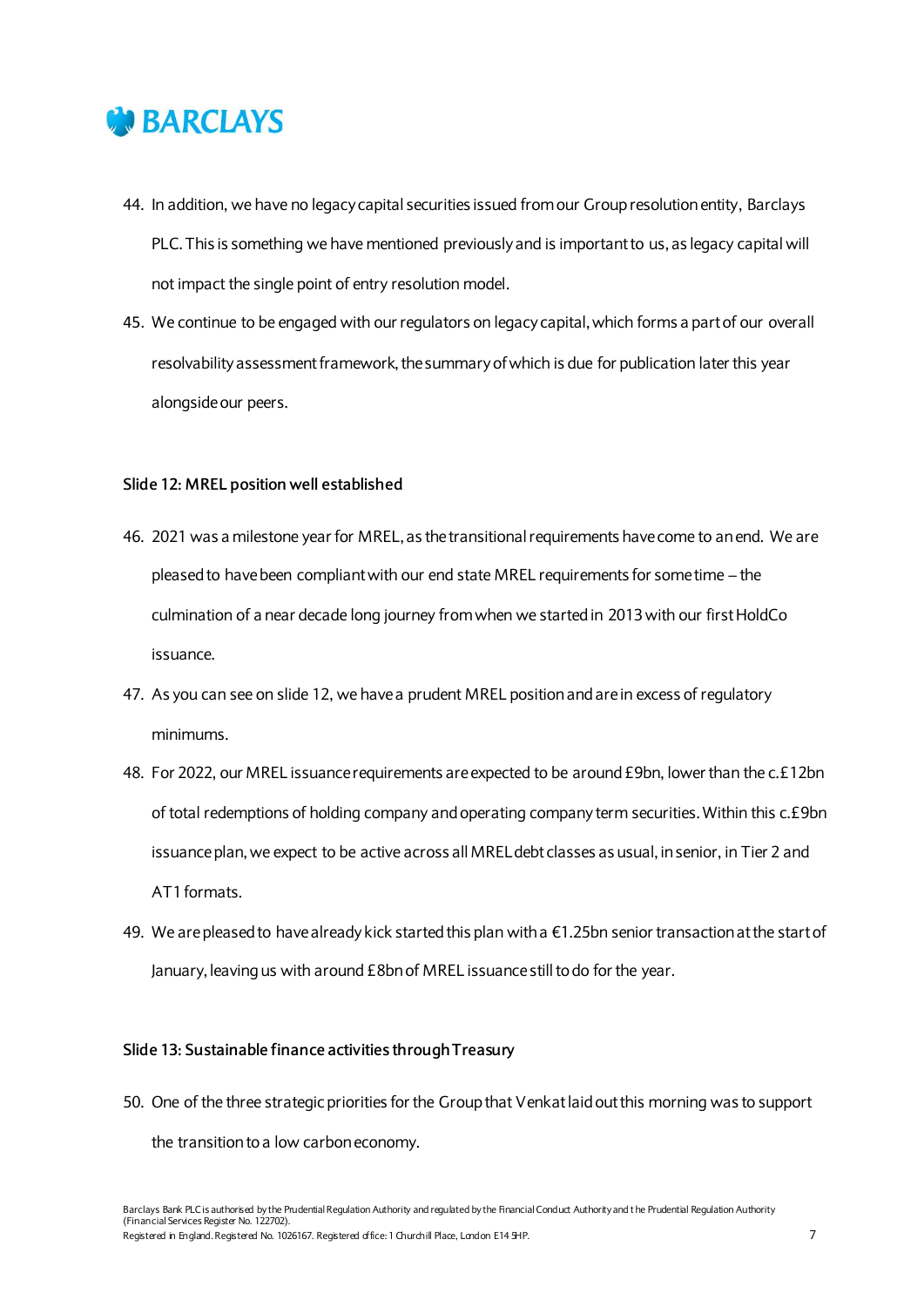

- 51. This transition will involve a fundamental re-organisation of the global economy and Treasury is playing a critical role in supporting Barclays' initiatives in this space.
- 52. We are facilitating investment, including our own capital, into new green technologies and infrastructure projects that will build up low-carbon capacity and capability.
- 53. Within Treasury, our Sustainable Impact Capital Programme has a mandate to invest up to £175m of equity capital in sustainability-focused start-ups by 2025, helping to accelerate our clients' transition towards a low-carbon economy. The programme is seeking out and supporting clear, scalable propositions that deliver both environmental benefits and economic returns. £54m of our target has already been deployed, with £30m invested in the last year.
- 54. In terms of future fund raising, we have ambitions to continue to expand our environmental and social issuance. These include the continued building out of our green liability programmes and issuance on existing programmes, such as our green structured notes programme. We continue to develop the product offering, such as our green commercial paper programme launched this month.
- 55. We are also active as an investor, with £3.4bn of green bond assets heldin our liquidity portfolio.

## **Slide 14: High quality liquidity position**

- 56. On that note, let me now turn to slide 14 to talk about our liquidity position in more detail.
- 57. The liquidity pool of £291bnand our Pillar 1 LCR ratio of 168% represent a £116bn surplus above the minimumregulatory requirements.
- 58. You'll see that the LCR position has been stable throughout this year, maintaining a prudent balance between holding a healthy excess and deploying the liquidity to our businesses, enabling them to capitalise on prevailing market opportunities.
- 59. Maintaining this prudent liquidity position comes at a low cost to the Groupin the current environment.
- 60. Let me now turn briefly to our funding profile on the next slide.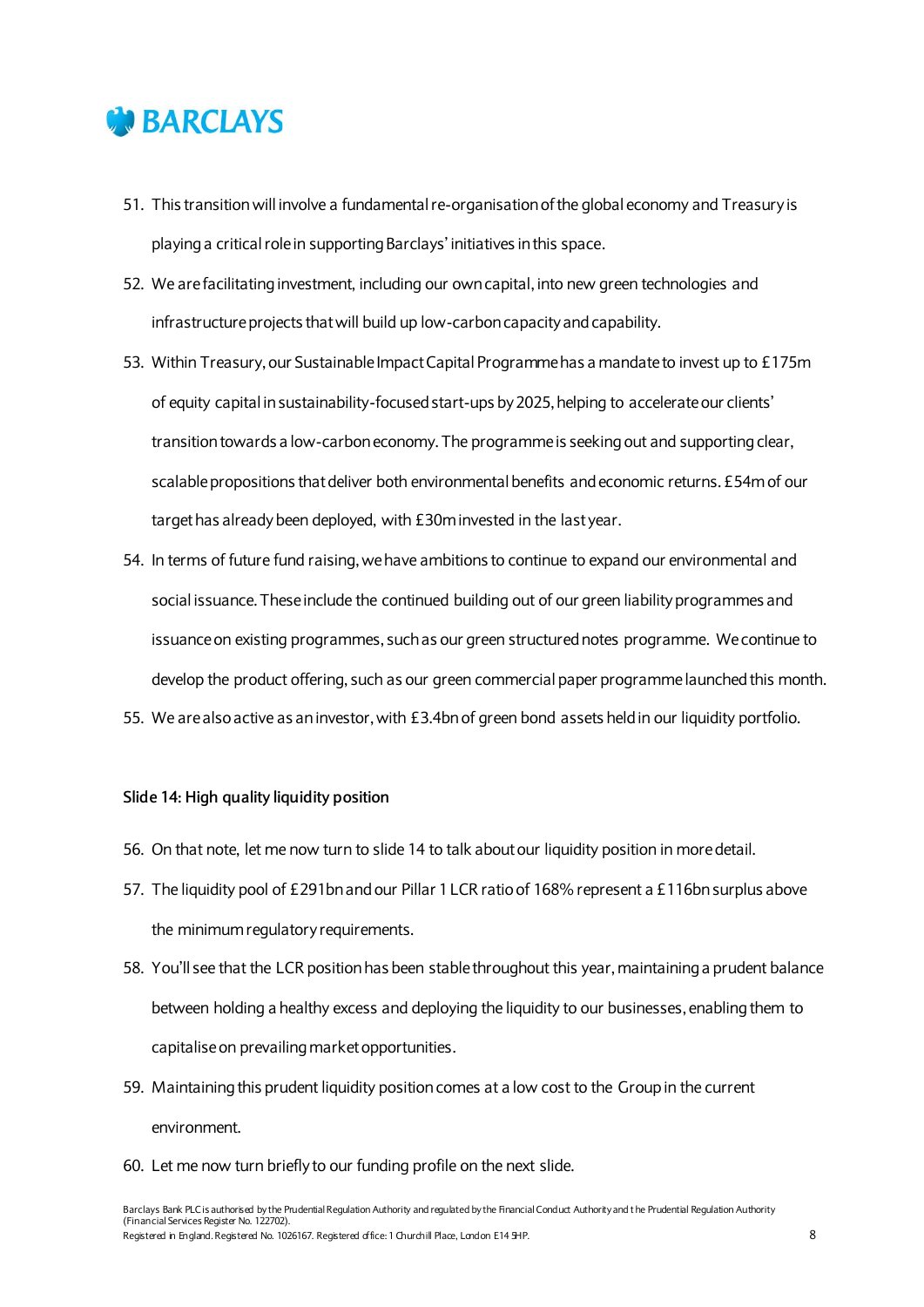

## **Slide 15: Conservative loan: deposit ratio**

- 61. We continue to see the Group loan to deposit ratio trend lower. In 2019 it stood at 82%, and at year end it was 70%, with deposits across the Group of £519bn, up 25% over the past two years.
- 62. The deposit growth has been observed across the market, largely due to global monetary policy actions.
- 63. Looking forward, we believe that deposit trends will depend largely on the wider macroeconomic environment, and in the UK, determined by how rapidly the BoE unwinds QE.
- 64. The deposit book currently remains stable, but as you would expect, we continue to monitor it closely.
- 65. In our structural hedge programme, we identified further deposit balances suitable for hedging and grew the programme by £40bn last year. However, we retain a significant buffer of unhedged balances that we keep under review.

## **Slide 16: Strategic priority to maintain strong ratings**

- 66. Before I conclude, let me spend a moment on credit ratings.
- 67. Improving our credit ratings profile continues to be a strategic priority for the Group.
- 68. We ended the year with positive outlooks for Barclays PLC with S&P and Moody's.
- 69. With S&P,we underwent a double revision in the space of four months, from negative to stable in February last year, followed by stable to positive in June.
- 70. With Moody's, the outlook was revised from stable to positive last November.
- 71. These were actions in recognition of strengths specific to our credit fundamentals, most notably in how we have demonstrated an improved and sustainable profitability level through the pandemic.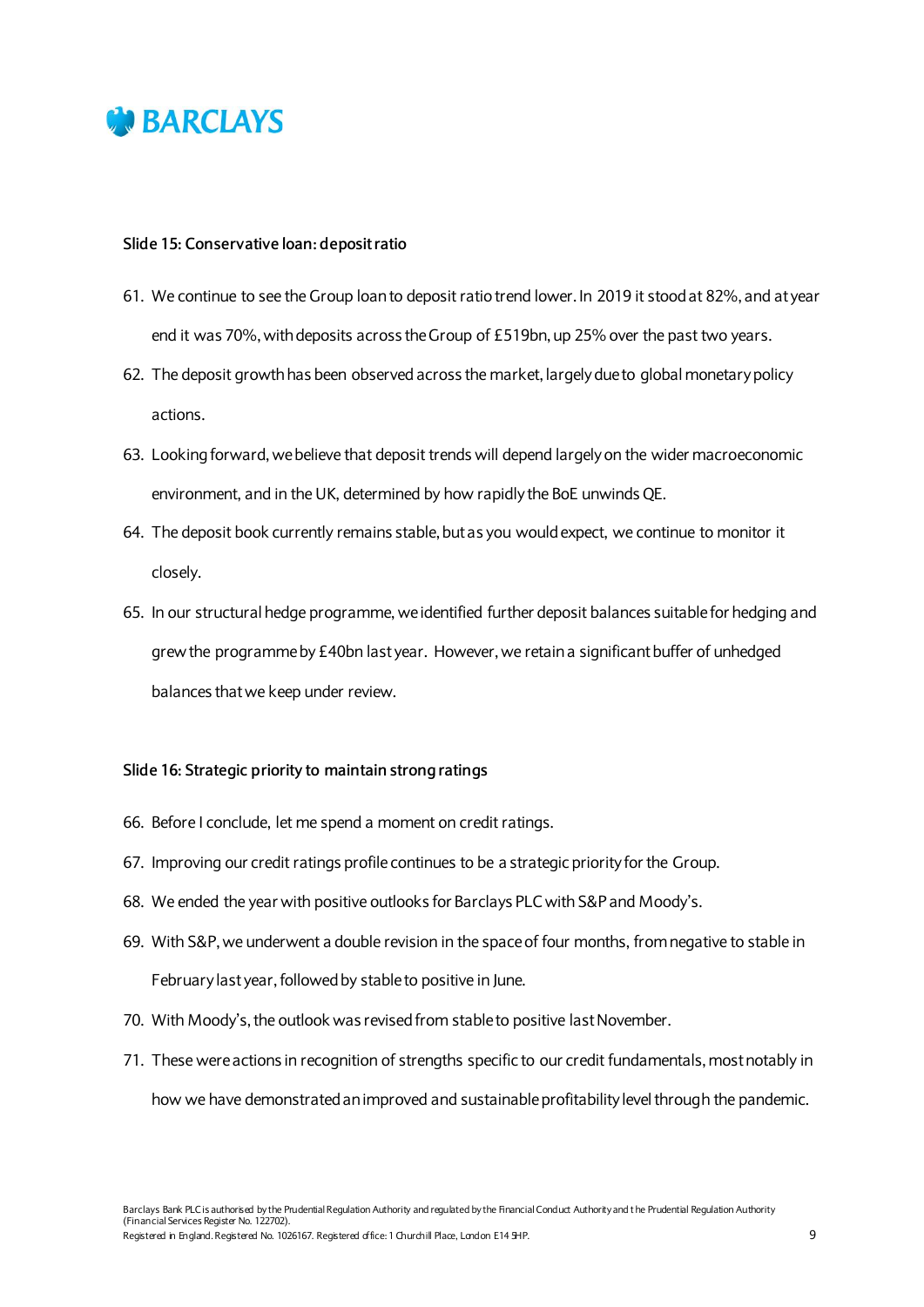

72. We will continue to seek active dialogue with the agencies to move forward with the positive momentum that we have.

**PAUSE**

# **Slide 17: Daniel Fairclough**

- 73. So to wrap up. We continue to manage the Groupwith a strong balance sheet, a prudently managedCET1 ratio and robust liquidity metrics.
- 74. Our diversified business model continues to deliver meaningful capital generation, giving us comfort in our 13-14% CETI ratio target.
- 75. We also continue to approach our capital markets issuance in a responsible andmeasured way.
- 76. We look forward toengaging with all of you and the rest of our fixed income stakeholders over the coming months.
- 77. And with that, I'll hand back to Tushar

## **Slide 18: Q&A**

- 78. Thank you Dan.
- 79. We would now like to open the call up to questions and I hope you have found this call helpful.
- 80. Operator, please go ahead.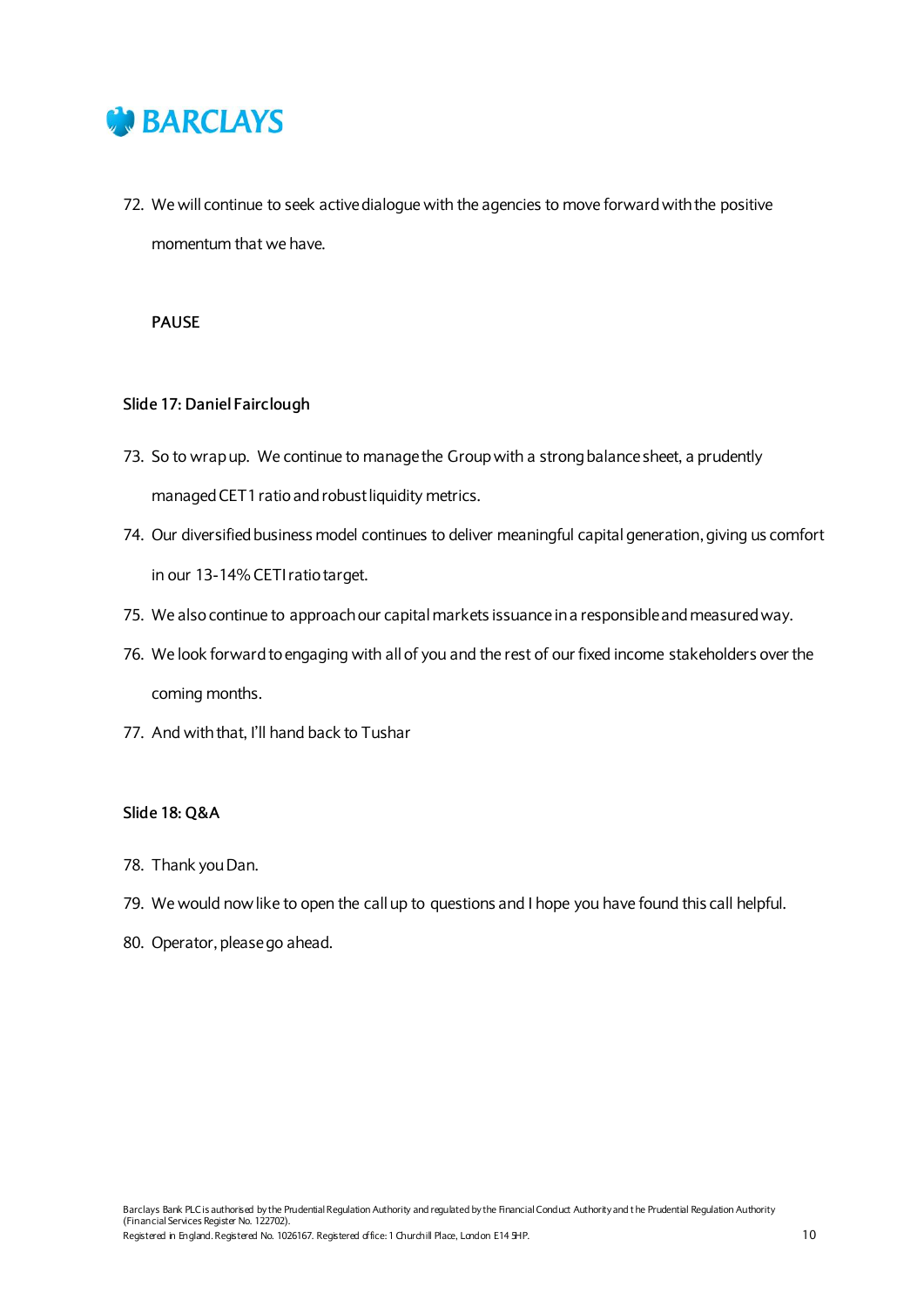

# Important Notice

The terms Barclays or Group refer to Barclays PLC together with its subsidiaries. The information, statements and opinions contained in this presentation do notconstitutea public offerunder any applicable legislation, an offer to sell or solicitation of any offer to buy any securities or financial instruments, or any advice or recommendation with respect to such securities or other financial instruments.

Information relating to:

- regulatory capital, leverage, liquidity and resolution is based on Barclays' interpretation of applicable rules and regulationsas currently in force and implemented in the UK, including, but not limited to, CRD IV (as amended byCRD V applicableasat thereporting date) andCRR(as amended by CRR II applicable as at the reporting date) texts and any applicable delegated acts, implementing acts or technical standards and as such rules and regulationsformpart ofUK law pursuant to the EU (Withdrawal) Act 2018, subject to the temporary transitional powers (TTP) available to UK regulators to delay or phase-in on-shoring changes to UK regulatory requirements between 31 December 2020 and 31 March 2022. Throughout the TTP period, the Bank of England and the PRA are expected to review the UK legislation framework and any disclosures made by the Group will be subject to any resulting guidance. All such regulatory requirements are subject to change. References herein to 'CRR as amended by CRR II' mean, unless otherwise specified, CRR as amended by CRR II, as it forms part of UK law pursuant to the European Union (Withdrawal) Act 2018 and as amended by the Financial Services Act 2021 and subject to the TTP, as at the applicable reporting date;
- MREL is based onBarclays'understanding ofthe Bank of England's policy statement on"The Bank of England's approach to setting a minimum requirement for own funds and eligible liabilities (MREL)" published inDecember2021, updating the Bankof England's June 2018 policy statement, and its MREL requirements communicated to Barclays by the Bank of England. Binding future MREL requirements remain subject to change including at the conclusion of the transitional period, as determined by the Bank of England, taking into account a number of factors as described in the policy, alongwith international developments. The Pillar2A requirement is also subject to at least annual review;
- future regulatory capital, liquidity, funding and/or MREL, including forward-looking illustrations, are provided for illustrative purposes only and are not forecasts of Barclays' results of operations or capital position or otherwise. Illustrations regarding the capital flight path, end-state capital evolution and expectations and MREL build are based on certain assumptions applicable at the date of publication onlywhich cannot be assured and are subjectto change.

# Forward-looking Statements

This document contains certain forward-looking statements within the meaning of Section 21E of the US Securities Exchange Act of 1934, as amended, and Section 27A of the US Securities Act of 1933, as amended, with respect to the Group. Barclays cautions readers that no forward-looking statement is a guarantee of future performance and that actual results or other financial condition or performance measures could differ materially from those contained in the forward-looking statements. These forwardlooking statements can be identified by the fact that they do not relate only to historical or current facts. Forward-looking statements sometimes usewords such as 'may','will', 'seek', 'continue', 'aim', 'anticipate', 'target', 'projected', 'expect', 'estimate', 'intend', 'plan', 'goal', 'believe', 'achieve' or other words of similar meaning. Forward-looking statementscan be made inwriting but also may be made verbally bymembers of the management of the Group (including, without limitation, during management presentations to financial analysts) in connection with this document. Examples of forward-looking statements include, among others, statements orguidance regarding orrelatingto theGroup's futurefinancial position, income growth, assets, impairment charges, provisions, business strategy, capital, leverage and other regulatory ratios, capital distributions (including dividend pay-outratios and expected payment strategies), projected